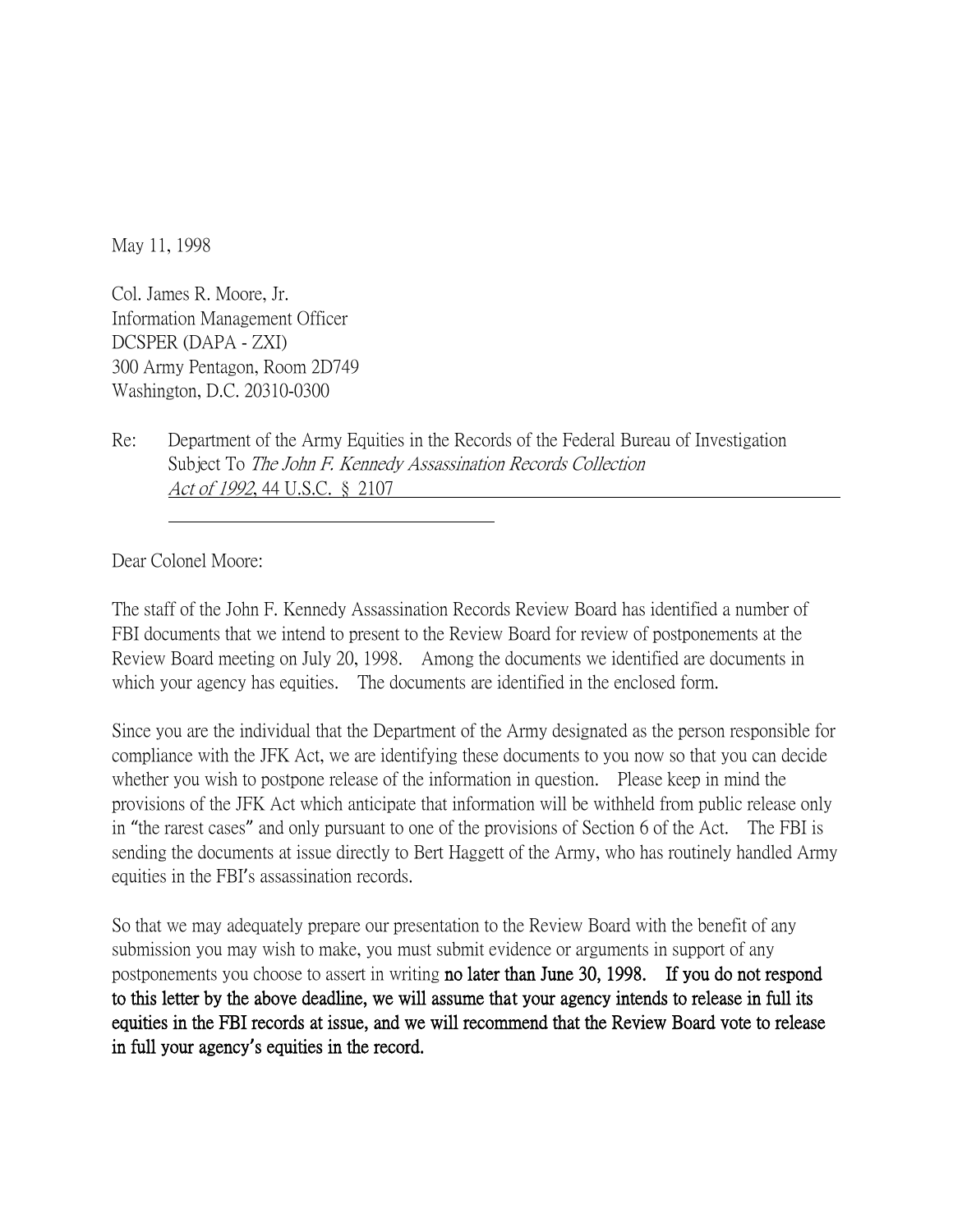Col. James R. Moore, Jr. May 11, 1998 Page 2

In many of the FBI documents with third agency equities, we believe that the third agencies could, consistent with their current guidelines for JFK assassination-related information, consent to full release of the information at issue.

If you have any questions regarding the documents identified on the enclosed forms, please call Carol Keeley or Debbie Beatty of the JFK Task Force at the FBI at (202) 324-0571 or Laura Denk or Kevin Tiernan of the Review Board staff at (202) 724-0088. Thank you, in advance, for your cooperation.

Sincerely,

T. Jeremy Gunn Executive Director

Enclosure

cc: Bert Haggett HQDA (DAMI-CIS(L)) Pentagon, Room 2D-481 Washington, D.C. 20332